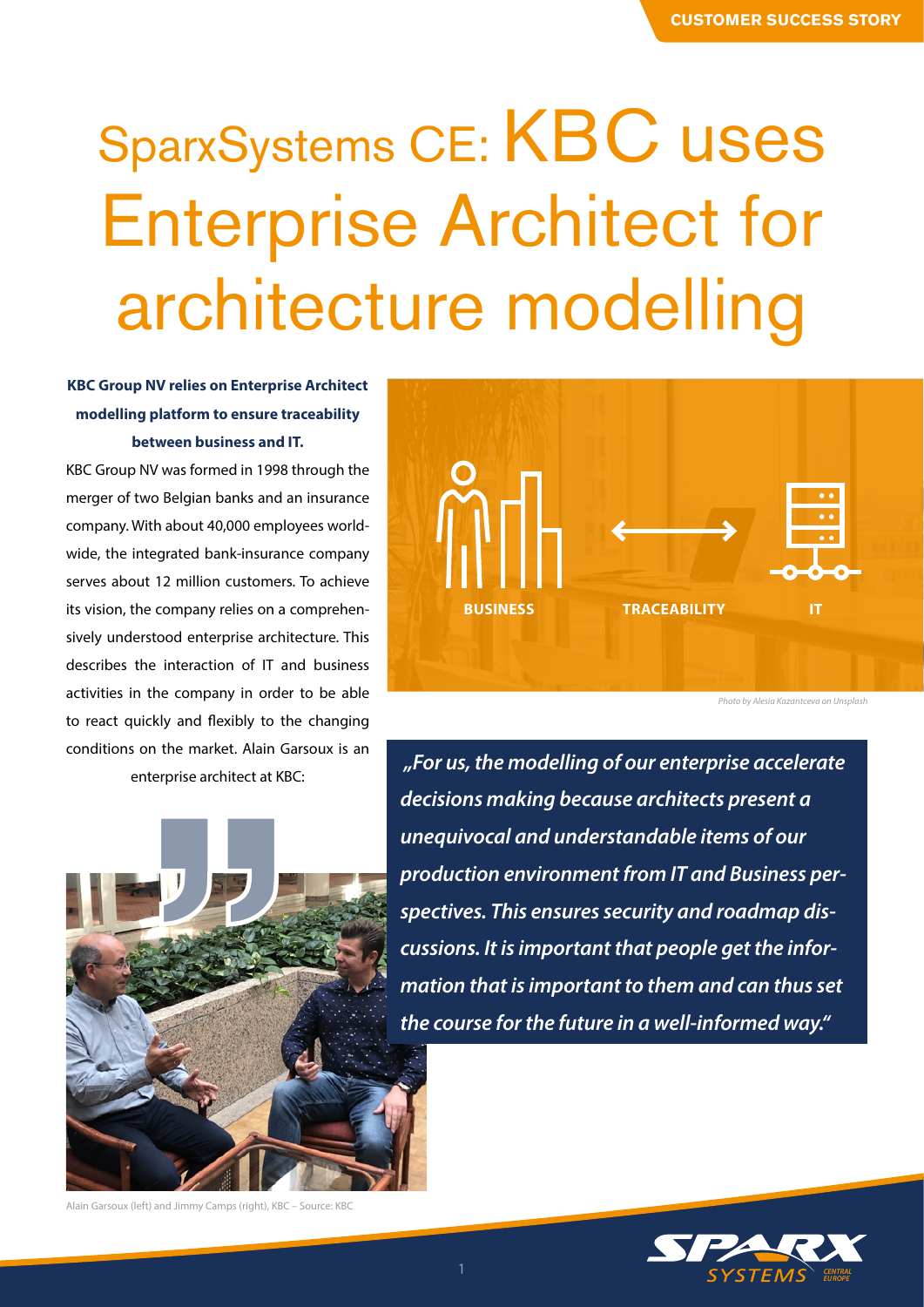

### **Enterprise Architect facilitates communication**

In the development process of the enterprise architecture, the modelling platform finds its main use as a tool in the collaboration of the various stakeholders in the development and approval process. Jimmy Cams, head of Enterprise Architecture at KBC: "We have to have our *architecture models agreed and approved in different board meetings. This works very well with the models in Enterprise Architect, as we can show each stakeholder the views that are important for the decision."*

Hans Bartmann, CEO of SparxSystems Central Europe



*CENTRAL*   $2$   $SYSTEMS$   $^{CHTRA}$ 

Hans Bartmann, Managing Director of SparxSystems Central Europe, comments:

*"KBC is an excellent example of how Enterprise Architect supports the diverse communication around the creation of an enterprise architecture. After all, models offer many advantages for all parties involved, from a common language and approach to seamless documentation. We are therefore very pleased that KBC can use Enterprise Architect to better ground and accelerate its decisions."*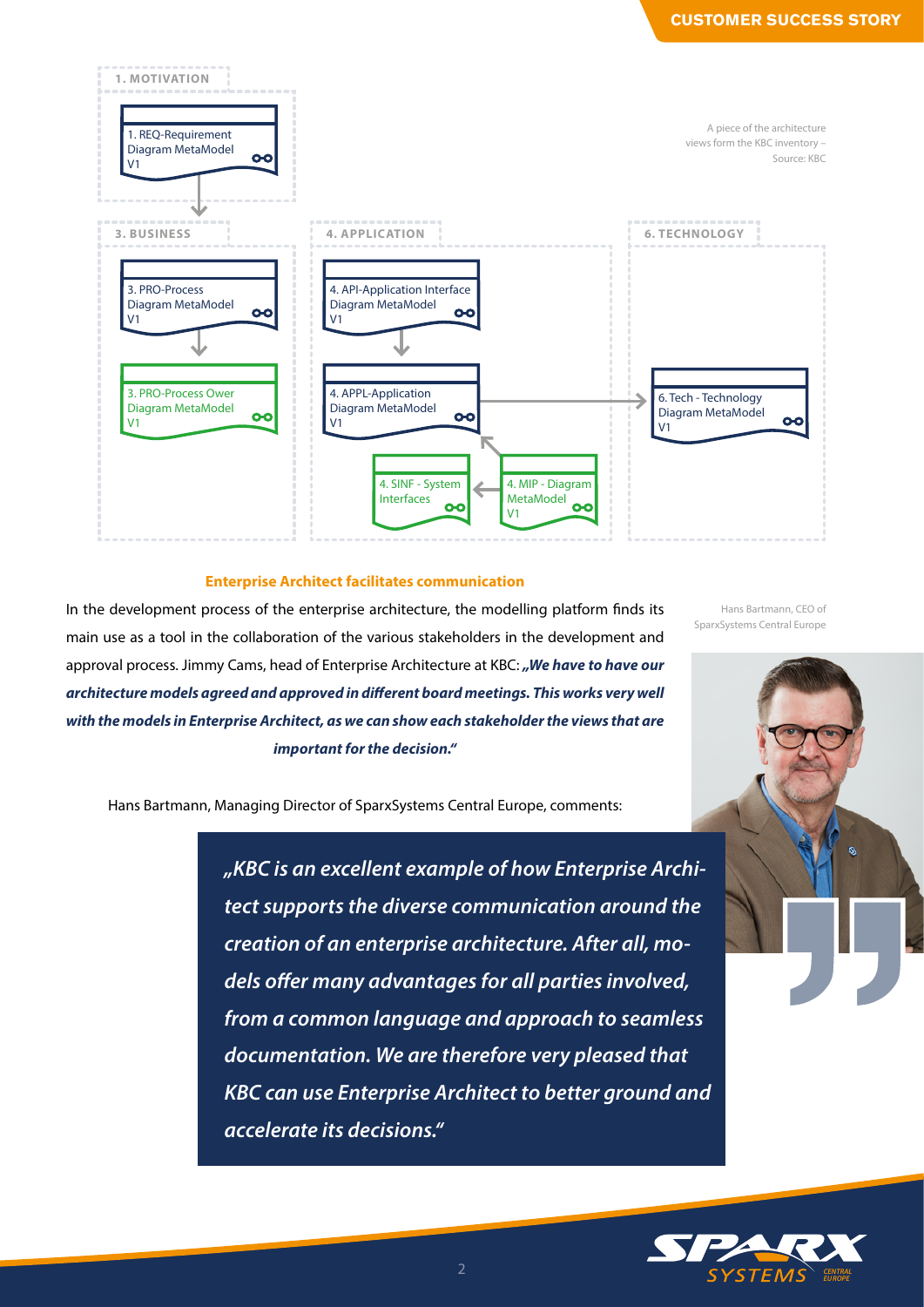## **The KBC metamodel as a basis**

For Alain Garsoux, the KBC metamodel is the basis for better decisions: *"Only the metamodel enables us to define a common language and a uniform modelling approach. This means that once things have been worked out, they can be used again and again, and decision-making speeds up."* A metamodel is a higher-level model used to formalize other model concepts. It models the concepts of usable model elements and their interrelationships. The KBC metamodel is based on the ArchiMate and TOGAF standards. It contains "stereotypes" organized in layers like context, business, application, information and infrastructure. To speed up the delivery of architectural diagrams, instances of most stereotypes are uploaded from the production environment.



#### **Critical success factor: the people modelling**

At KBC, around 20 architects are currently working with our architecture meta model, and in addition to Enterprise Architect, Pro Cloud Server (Integration) is also in use. Roll-out plan is ongoing and all modelling around KBC will be done with the same language and the same tool to ensure persistent documentation and its reuse. The target audience for modelling is a community of 60-80 architects. For Jimmy Cams, the people are the most important success factor of all: *"We have to keep a constant eye on a few key points in our team: competences and skills, availability, motivation, role clarity."* For this purpose, training and coaching are offered for the handling of the architecture practice. The solution has been embedded in the organization via a community of practice. Architects own the solution and a governance model is in place in order to integrate new ideas.

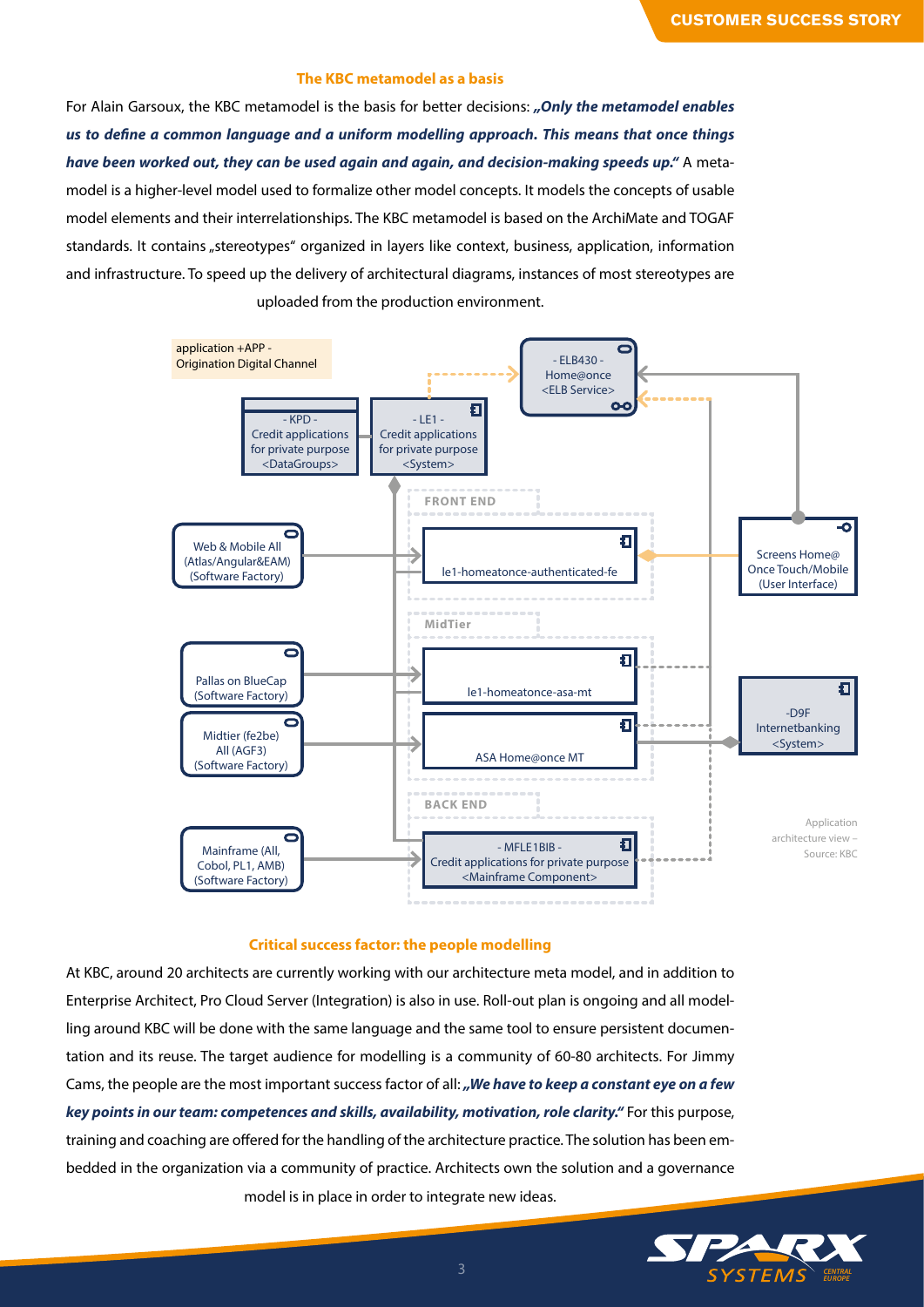## **Clear and lightweight processes**

To achieve a clearly defined and lightweight process, clear guidelines have been defined. For example, each specific use case is modelled at the solution level and relevant stereotypes are transferred to enterprise levels. Restrictions were also deliberately decided on the standard views and reports available for the different stakeholders. Initially, only four views were created to support decision-making and compliance: Diagrams for processes, application interfaces, applications and technologies. These are to be provided with clear instructions and are to be created with as little effort as possible. Alain Garsoux concludes: *"It has been very successful to limit ourselves to the most important areas when developing the enterprise architecture. This way we do not get bogged down and can quickly provide the basis for well-founded decisions while ensuring value for the organization. We will have more room for desirable extensions in the future once we have succeeded in creating a firm basis for the architecture."*



R-RP CreditReporting (RP) <BF>

Some of KBC`s business activities modeled in Enterprise Architect – Source: KBC